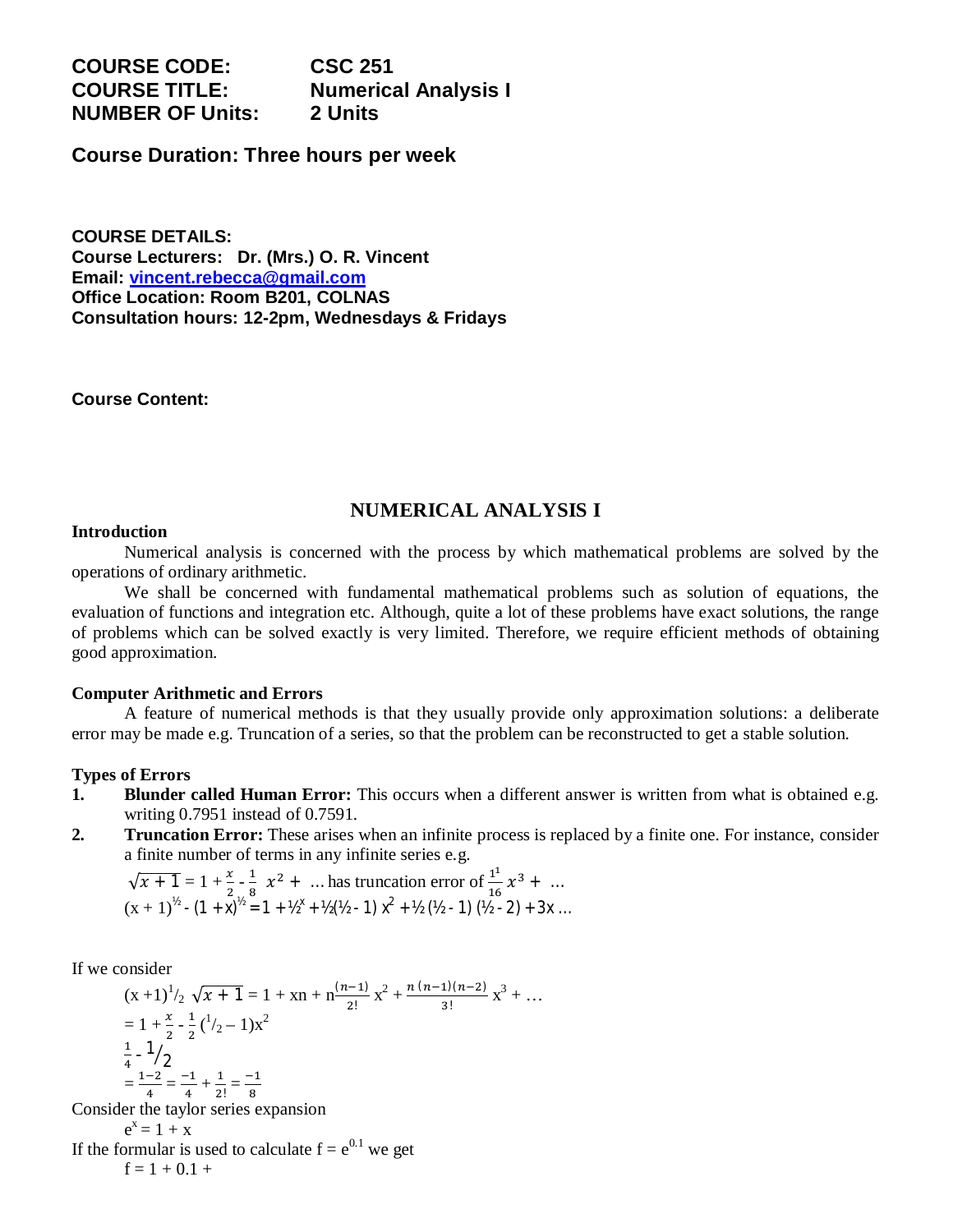Where do we stop? Theoretically, the calculation will never stop. There are always more terms to add on. If we do stop after a finite number of terms, we will not get the exact answer.

**3. Round-off Error:** Numbers having decimal or binary representations are often rounded e.g.  $\frac{1}{3} = 0.3333$ . If we multiply by 3 we have 0.9999 which is not exactly 1.

Round-off errors can be avoided by preventing cancellation of large terms.

**1.2** Notation: Let  $\sum$  (Epsilon) be the error. Let true value and appropriate be x and  $x^1$  respectively. The absolute error =  $|\Sigma| = |x - x^1|$  and relative

Error =  $\frac{|x-x|}{|x|}$  provided  $x \neq 0$ 

**Definition:** A number x is said to be rounded to a d-decimal place number  $x^{(d)}$  if error  $\sum$  is given by  $|\sum| = |x - x^{(d)}|$  $\leq$  1/2 10<sup>-d</sup>

Example: Take  $\frac{1}{7}$  = 0.142857142  $\mathbf 1$ 0.14 (2 dec. place)

7 Subtract it.

0.002857142 (is the error)

 $0.002857142 \leq \frac{1}{2}10^{-2} = 0.005$ 

Suppose  $x^1 = 0.1429$  (4 dec. place)

 $|\Sigma| = |x - x^1| = 0.000042858 \leq 1/2 10^{-4} = 0.00005$ 

### **1.3 ARITHMETICAL ERRORS**

Let x, y be two numbers and let  $x^1$ ,  $y^1$  be their respective approximation with error  $\Sigma$  and  $\eta$  (eta)

**Solution:**  $x1 + y1 = (x - \sum) + (y - \eta)$ 

$$
(x + y) - (y - \eta) (x + y) - (x1 + y1) = \sum + \eta
$$

Error in sum is sum of errors.

### **(ii) Subtraction:**

 $x1 - y1 = (x - \Sigma) - (y - \eta)$  $(x - y) - (x<sup>1</sup> - y<sup>1</sup>) = \sum - \eta$ 

Error in difference is difference in errors.

#### **Assignment**

Compute the multiplication and division

#### **2.0 Condit and Stability**

The condition of a function is a measure of the sensitivity of that function to small changes in its parameters.

If small change sin the parameters induce only a small change in the behaviour of the function the function is well-conditioned otherwise it is ill-conditioned.

A numerical method is said to be stable, if small changes in the data induce only small changes in the solution of the process otherwise, the process is unstable. It is therefore clear that the stability of a numerical process is related to its conditioning.

Let the error,  $\Sigma_n$  at the n<sup>th</sup> iteration be such that  $|\Sigma_n| \alpha_n$ , then the growth in eror is called linear whereas if  $|\sum_{n} |\alpha| <^{n} (n > 1)$ , the growth is exponential and if K < 1, the error decreases exponentially.

It is desirable to aim at linear error growth and try as much as possible to avoid exponentially error growth. If we consider a sequence

 $1, \frac{1}{3}, \frac{1}{9}, \frac{1}{27}, \dots, \frac{1}{3}^n$ . Our  $x_0 = 1$  and  $x^i = \frac{1}{3}$ 

We can have a relation A the form

 $x_n = \alpha (\binom{1}{3})^n + \beta (3)^n ...$ 

where  $\alpha = 1$  and  $\beta = 0$ , so that the correct value of  $x_n = \frac{1}{3}$ . if we now compute our xn (in 4 decimal places) the errors rapidly increase.

| n             | $X_n = \left(\frac{1}{3}\right)^n$ | $\frac{1}{3}$ - |
|---------------|------------------------------------|-----------------|
| - 0           | 1.0000                             | 1.0000          |
|               | 0.3333                             | 0.3333          |
| $\mathcal{D}$ | 0.1111                             | 0.1111          |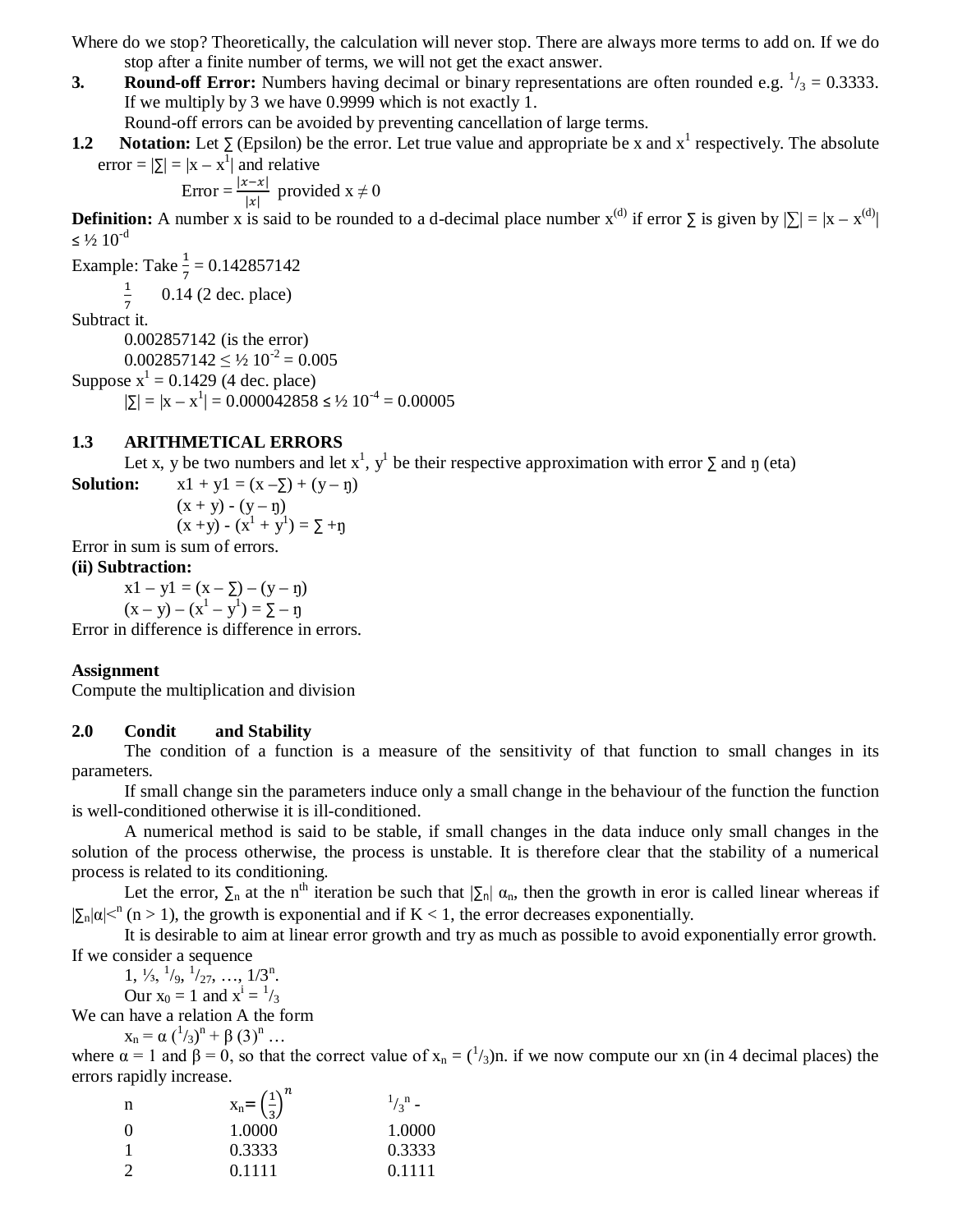| -3 | 0.0372 | 0.0370 |
|----|--------|--------|
|    | 0.0128 | 0.0125 |
| -5 | 0.0057 | 0.0041 |
| 6  | 0.0062 | 0.0014 |

At the sixth iteration, the solution  $x_6$  is significantly different from the correct value.

Error = i.e.  $0.0057 - 0.00141$ 

## **= 0.0043**

Thus, this is an exponential error growth and such should be avoided.

## **Disadvantages**

1. Only one value of x can be derived

2. Least value of x can only be derived through one point formula.

## **3.0 Polynomials and their zeros**

This section is concern with solution of non-linear algebraic equation.

### **3.1 Iterative method without derivatives**

A problem which frequently occurs in scientific works is finding roots of equation of the type.

 $F(x) = 0$  (3.1)

For example

 $5x^3 + 3x^2 - 17x + 1 = 0$ 

 $e^x$  Sin  $x = 0$  etc.

sometimes it may be possible to get exact root of 3.1 as in the case of factorisable polynomials such as  $x^2 + 3x + 2 = 0$  which roots are  $\frac{x=2}{x=1}$ .

In general, we have to get approximate solutions by applying some computational procedure, usually iterative. We carefully choose some initial estimates of a root and improve on it by an iterative formula.

# **3.1.1 Fixed Point Formula:** (One point formula)

This formula is also known as successive substitution or one point formula.

To find a root  $\alpha$  of equation (3.1), we write the equation in the form.

 $x = f(x)$  ... (3.2) and given an initial estimate  $x_0$ , we improve by the scheme

 $x_1 = f(x_0)$  $x_2 = f(x_1)$  $x_3 = f(x_2)$ :  $x_{n+1} = f(x_n)$ 

where  $x_0, x_1, \ldots, x_n$  are successive approximations to the root.

For example

 $F(x) = x^2 - 4x + 2 = 0$  (3.3)

We can write (3.3) in the form (3.2) as follows

$$
x = \sqrt{4x - 2}
$$
 or  $x = \frac{4x - 2}{x}$ , or  $x = \frac{1}{4}(x^2 + 2)$ 

but in this case, let us use

 $x = \frac{1}{4}(x^2 + 2)$ This suggest a scheme  $Xn+1 = \frac{1}{4}(x_n^2 + 2)$ 

Choose  $x_0$  as 0, 3, and 4.

| $\mathbf{X}_0$ | 0      | 3      | 4       |
|----------------|--------|--------|---------|
| $X_i$          | 0.5000 | 2.75   | 4.5000  |
| $X_2$          | 0.5625 | 2.3906 | 5.5628  |
| $X_3$          | 0.5791 | 1.9287 | 8.2354  |
| $X_4$          | 0.5838 | 1.4300 | 17.4554 |
| X <sub>5</sub> | 0.5852 | 1.0112 | 76.6715 |
| $X_6$          | 0.5856 | 0.7556 |         |
| $X_7$          | 0.5857 | 0.6427 |         |
| $X_8$          | 0.5858 | 0.6033 |         |
| X <sub>9</sub> | 0.5858 | 0.5910 |         |

x 0.5858 which is given by initial estimates 0, 3.4 is obviously a bad initial value. The actual root are  $x^2 - 4x$  $+ 2 = 0$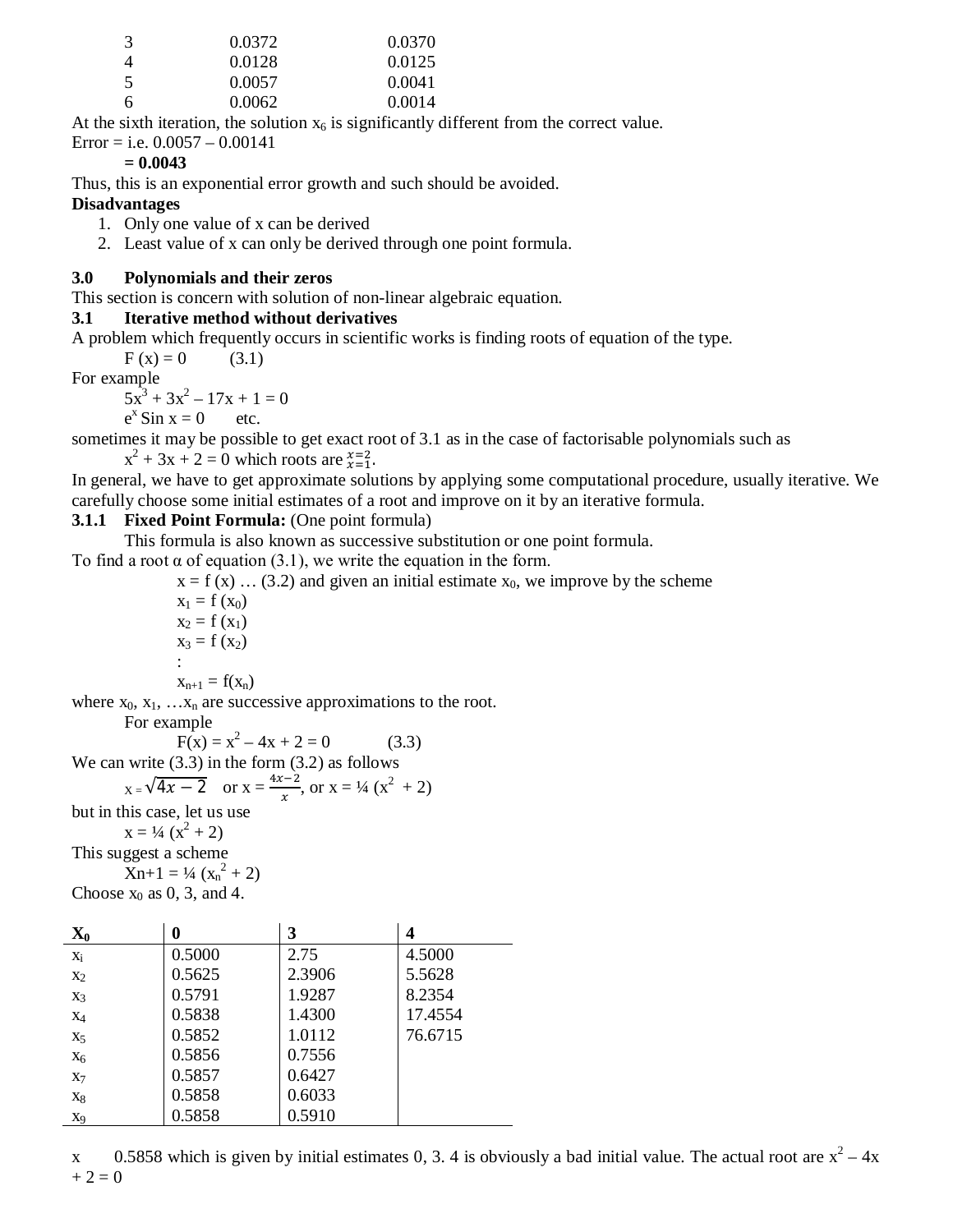1. 
$$
x = \frac{4 \pm \sqrt{16 - 4(1)2}}{2} = 2 \pm \sqrt{2}
$$
  
x = 0.586 or 3.414

The actual root are 0.586 and 3.414. The other root 3.414 cannot be obtained by this method. The case can be illustrated below.

#### **Assignment**

- 1. Find an approximation to the smallest positive root of  $F(x) = 8x^4 8x^2 + 1 = 0$  (Take  $x_0 = 0.3$ ).
- 2. Draw a flow chart illustrating the use of fixed point formula to solve  $x^2 4x + 2 = 0$ Hence, write a FORTRAN program to solve the equation.

### **3.1.2 Bisection Rule**

Using the formula, too initial estimates  $x_0$  and  $x_1$  are needed so that  $F(x_0)$  and  $F(x_1)$  are of opposite signs. A new estimate is

 $X_2 = \frac{1}{2} (x_0 + x_1)$  of generally  $C_n = (a_n + b_n)/2$ 

X2 is used to replace which ever of  $x_0$  or  $x_1$  has the same sign in  $F(x)$ 

The process is repeated

| For example              |  |
|--------------------------|--|
| $F(x - y - x - C_0s(x))$ |  |

| $1(\Delta - \gamma - \Delta - \text{CUS}(\Delta))$ |         |                   |          |
|----------------------------------------------------|---------|-------------------|----------|
| $a_n$                                              | $b_n$   | $Cn(a_n + b_n)/2$ | $F(c_n)$ |
| 0.0                                                | 1.5     | 0.75              | $+$      |
| 0.0                                                | 0.75    | 0.375             |          |
| 0.375                                              | 0.75    | 0.5625            |          |
| 0.5625                                             | 0.75    | 0.65625           |          |
| 0.65625                                            | 0.75    | 0.70313           |          |
| 0.70313                                            |         | 0.72656           |          |
| 0.72565                                            |         | 0.73828           |          |
| 0.73828                                            | 0.74414 | 0.74414           | $^{+}$   |
| 0.73728                                            |         | 0.74121           | $^{+}$   |
|                                                    |         |                   |          |

Once an interval has been located, the method is very easy to implement, very reliable and has good error bounds. The only disadvantage is that the method is slow.

The interval 'halving' or 'bisection' method can be *sped* up by making better use of the information computed. The method only uses the sign of the function f and not its value. Thus, if the absolute value of the function is much smaller at one end than at the other it is likely that the root will be closed to the end where the function is smaller. The idea is exploited in the **Regulafalsi** method.

### **3.1.3 Regular Falsi**



$$
F(x_1) - F(x_0)
$$

#### **Bisection Rule**

Example  $F(x) = x_2 - 3x + 1 = 0$ <br> $X_0 = 0$ So that  $F(x_0) = 1 +ve$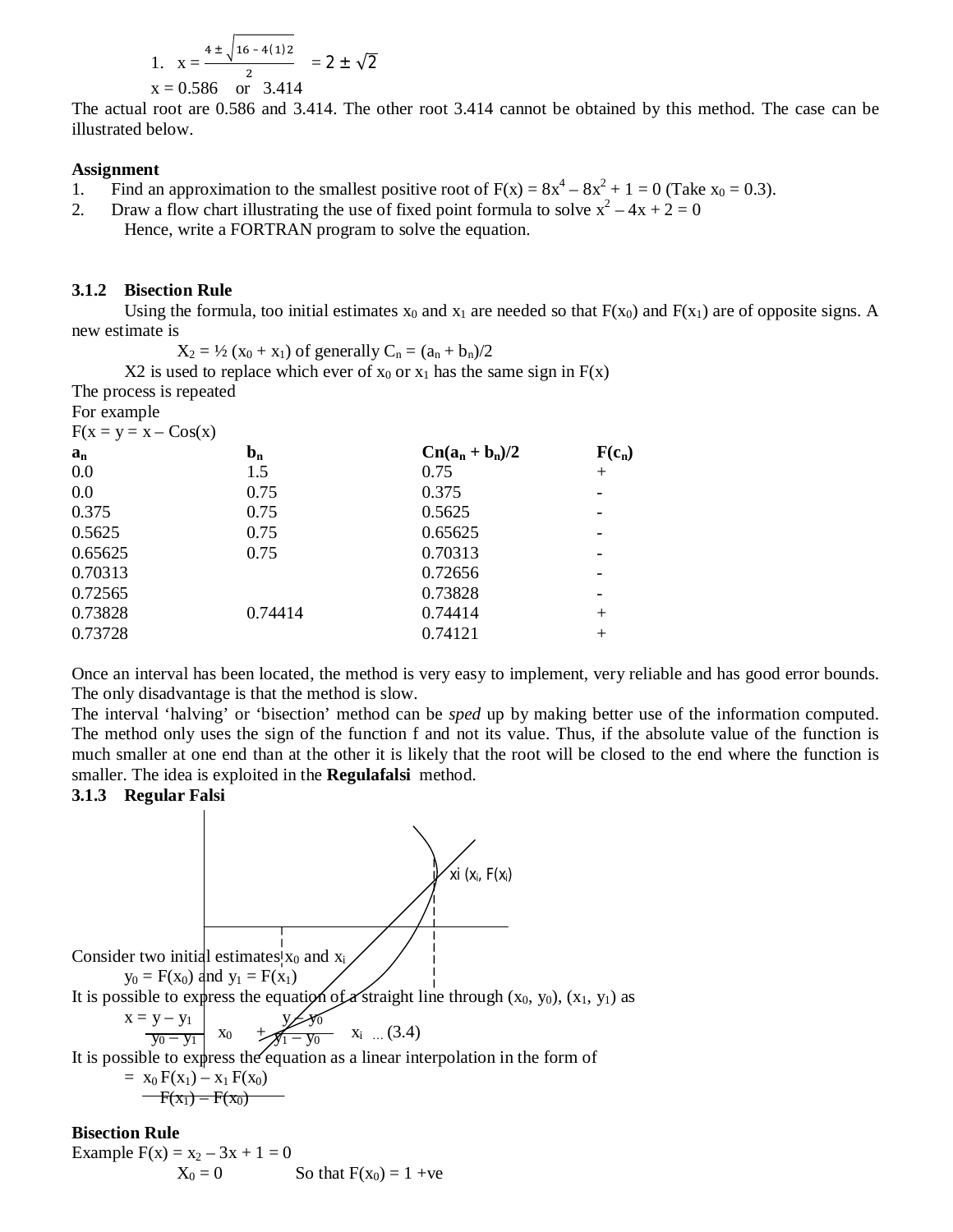Choose

|                             | $x2 = \frac{1}{2}(x_0 + x_1) = \frac{1}{2}(0 + 1) = 0.5$     |                                                                    |                            |
|-----------------------------|--------------------------------------------------------------|--------------------------------------------------------------------|----------------------------|
|                             | $F(0.5) = -0.25$ is $-ve$                                    |                                                                    |                            |
|                             | We neglect $x_1$ and we have                                 |                                                                    |                            |
|                             | $X3 = \frac{1}{2}(x_0 + x_2) = \frac{1}{2}(0 + 0.5) = 0.25$  |                                                                    |                            |
|                             | $F(0.25) = 0.3125 - ve$                                      |                                                                    |                            |
|                             | We neglect $x_0$ and we have                                 |                                                                    |                            |
|                             |                                                              | $x_4 = \frac{1}{2}(x_2 + x_3) = \frac{1}{2}(0.5 + 0.25) = 0.375$   |                            |
|                             | $F(0.375)$ is +ve                                            |                                                                    |                            |
| We reject $x_3$ and we have |                                                              |                                                                    |                            |
|                             |                                                              | $x_5 = \frac{1}{2}(x_2 + x_4) = \frac{1}{2}(0.5 + 0.375) = 0.4375$ |                            |
|                             | $F(0.4375)$ is $-ve$                                         |                                                                    |                            |
| We reject $x_2$ , and have  |                                                              |                                                                    |                            |
|                             | $x_6 = \frac{1}{2}(x_4 + x_5) = \frac{1}{2}(0.375 + 0.4375)$ |                                                                    |                            |
| $F(x_0) = +1$               |                                                              |                                                                    |                            |
| $F(x_1) = -1$               |                                                              |                                                                    |                            |
| $X_0 = 9_n$                 | $\mathbf{x}_1 = \mathbf{b}_n$                                | $\frac{1}{2}(x_0 + x_1)$                                           | $\mathbf{F}(\mathbf{c}_n)$ |
| $\overline{0}$              | 1                                                            | 0.5                                                                | $-0.25 - ve$               |
| $\overline{0}$              | 0.5                                                          | 0.25                                                               | $0.3125 + ve$              |
| 0.5                         | 0.25                                                         | 0.375                                                              | $0.0156 +ve$               |
| 0.5                         | 0.375                                                        | 0.4375                                                             | $-0.12109 - ve$            |
| 0.375                       | 0.4375                                                       | 0.40625                                                            |                            |

This is linear function  $x(y)$  with  $x(y_0) = x_0$  and  $x(y_1) = x_1$ 

The line intersects the  $x - axis$  at the point obtained by putting  $y = 0$  in (3.4)

$$
x_2 \quad \frac{-y_1}{y_0 - y_1} \quad x_0 \quad + \quad \frac{-y_0}{y_1 - y_0} \quad x_1
$$
\n
$$
= x_0 y_1 - x_1 y_0
$$
\nThis may be re-written on a linear interpolation form as  $x_0 F(x_1) - x_1 F(x_0)$ 

Thus may be re-written on a linear interpolation form as 
$$
x_0 F(x_1) - x_1 F(x_0)
$$
 ... 3.5  

$$
F(x_1) - F(x_0)
$$
 ... 3.5

This can also be written as

 $X_2 = x_1 - (x_1 - x0) F (x_1)$  $F(x_i) - F(x_0)$  ... 3.5

It may be repeated such that an iterative scheme results. As in the case of binary search (bisection rule) the two estimates slid give opposite signs in  $F(x)$ .

The convergence in this method is faster than that in bisection rule.

 $-ve$ 

Example  $F(x) = x^2 - 3x + 1 = 0$ Choose  $x_0 = 0$  $x_1 = 1$ Since  $F(x_0)$  is  $+ve = 1$ and  $F(x_1)$  is  $-ve = -1$  $x_2 = x_0 F(x_1) - x_1 F(x_0)$  $F(x_1) - F(x_0)$  $x_2 = 0 - 1$  $\frac{1}{-1-1}$  =  $\frac{1}{2}$  = 0.5  $F(x_2) = F(0.5) = (0.5)^2 - 3(0.5) + 1 = 0.25 - 1.5 + 1 = -0.25$  +ve  $S_0$ , we reject  $x_1$ 

30, we reject x1  
\n
$$
x_3 = x_0 F(x_2) - x_2 F(x_0)
$$
\n
$$
F(x_2) - F(x_0)
$$
\n
$$
x_3 = 0 - 0.5 \times 1
$$
\n
$$
-0.25 - 1 = 0.5
$$
\n
$$
F(x_3) = F(0.4) = 0.4^2 - 3(0.4) + 1 = -0.04
$$
\n
$$
-0.25 - 1 = 0.4
$$
\nSo, we reject x<sub>2</sub>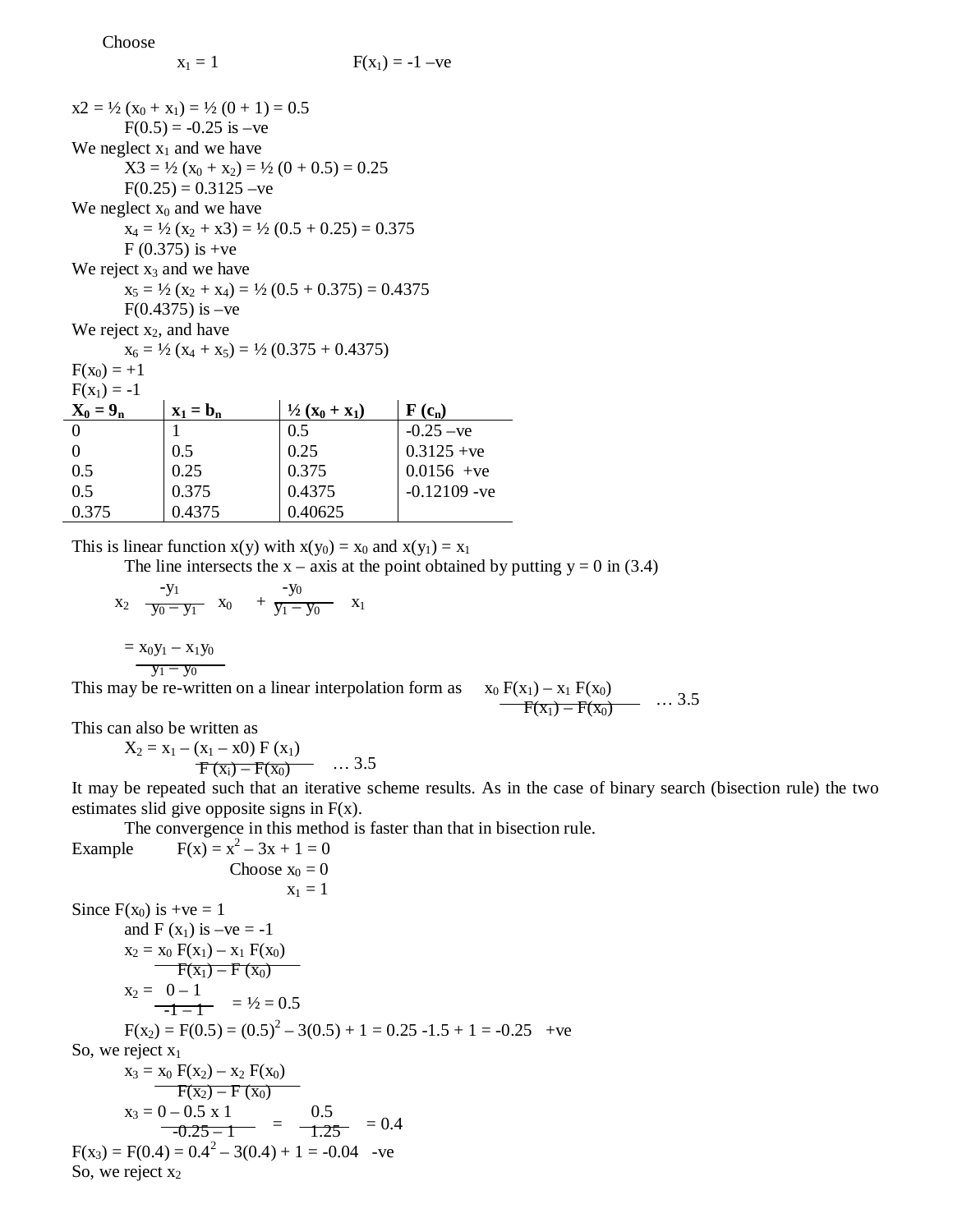$$
x_4 = x_0 F(x_3) - x_3 F(x_0)
$$
  
\n
$$
F(x_3) - F(x_0)
$$
  
\n
$$
x_3 = -0.4
$$
  
\n
$$
-0.04 - 1 = -0.3846
$$
  
\n
$$
F(x_4) = (0.3846)^2 - 3(.3846) + 1 = -0.154
$$

And so on, we continue until convergence is achieved.

#### **Assignment**

Write a FROTRAN to illustrate the use of regula falsi to solve  $x^2 - 5x + 1 = 0$ .

### **4.0 ITERATIVE METHODS WITH DERIVATIVES**

## **4.1 Order of Convergence:**

Let  $\alpha$  be a root of  $F(\alpha) = 0$ 

 $\alpha = F(\alpha)$ 

suppose the estimate  $\alpha$  has error  $\Sigma_n$ 

### **Comments:**

- 1. Convergence is first order if  $f'(\alpha) \neq 0$ ,  $f''\alpha =$ , ..., = 0
- 2. Convergence is second order if

 $f'(\alpha) = 0$  and  $f''(\alpha)$ 

3. Convergence is third order if  $f'(\alpha) = 0$  and  $f''(\alpha)$ 

$$
f''(\alpha) \neq 0
$$

### **4.2 Newton-Raphson Method**

From the figure, a is the point at which  $f(x) = 0$  and  $x_0$  is an estimate of a. the Newton Raphson method computes a new estimate,  $x_1$  in the following way:

This is the second order convergence. Let x be a root of equation  $(3.1) - F(x) = 0$ If  $x_n$  is the nth estimate with error  $\sum_n$ , then  $x = x_n + \sum_{n} \ldots 4.1$  $F(x) = F(x_n + \sum n) = 0$  $= F(x_n) + n F'(x_n) + \sum_{n=1}^{\infty} F''(x_n) + ... + 0$  2!  $\Omega F(x_n) + \sum_n F'(x_n) = 0p$  $=\sum_{n}$  = -F  $\overline{(x_n)}$  $-F'(x_n)$ The iteration scheme in 4.1 becomes  $x_n + 1 = x_n - F(x_n)$  $\overline{F'(X_n)}$ -  $N - R$  method.

For example

 $F(x) = x^2 - 4x + 2 = 0$  $F'(x) = 2x - 4$ Therefore  $x_{n+1} = x_n - (xn^2 - 4x_n + 2)$  $2x_n - 4$ Using our former initial estimate  $X_0$  | 0 | 3